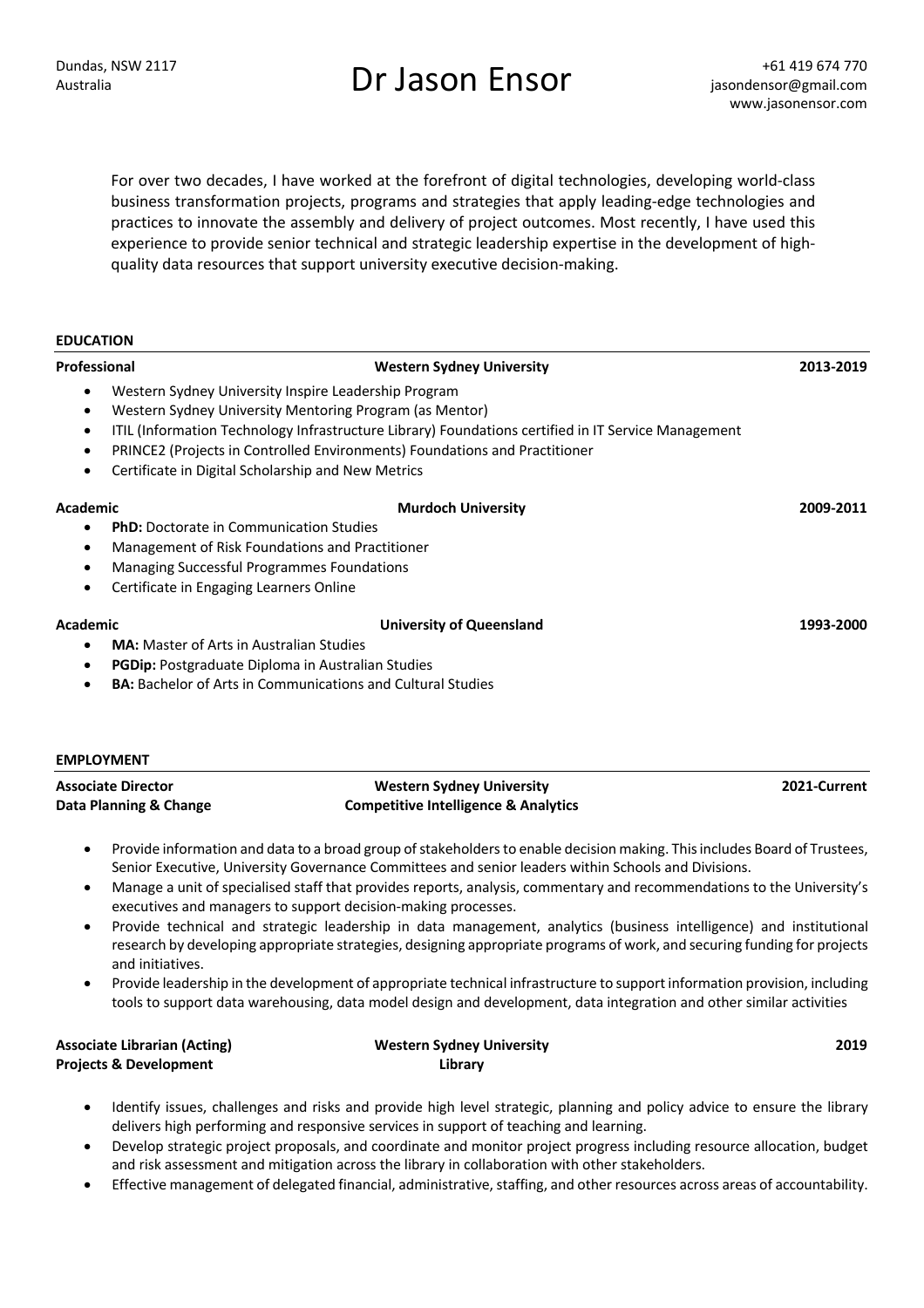### **Western Sydney University Library**

- Contribute high level strategic advice to the University's digital research initiatives and programs.
- Development of the Libraries digital user experience in a teaching and learning context.
- Responsible for ensuring the library's research repositories enable access to the University's research outputs & support the University's obligations to government research assessment initiatives & research funding bodies.
- Effective management of delegated financial, administrative, staffing, and other resources across areas of accountability (approx. \$12 million)

#### **Manager Library User Experience (Substantive) Western Sydney University Library 2017-2021**

- Providing leadership in the provision of discovery interfaces and engagement through a variety of methods including strategic liaison with library staff, external providers and other institutions regarding services relevant to the teaching, learning and research needs of the University.
- Establishing, fostering and maintaining significant strategic partnerships / business relationships to obtain maximum benefit for the Library and University.
- Delivering significant high-profile initiatives that support service transformation and reinvention, in a complex environment, on time and within budget.

#### **Research & Technical Development Manager Western Sydney University Digital Humanities 2013-2017**

- Work with Research Group members and stakeholders to conceptualise, develop and coordinate collaborative, interdisciplinary, digital humanities research projects, including prototype demonstration projects.
- Work closely with research partners to initiate and pursue collaborative research proposals and projects, including overseeing the technical research aspects of such projects, specifically in relation to analysis and design, and managing the intersection between the technical and other disciplinary aspects of the research.
- Provide assistance at all stages of project planning and organisation, including evaluating, selecting, adapting and deploying appropriate methods and technologies to support digital humanities innovation and excellence in accordance with international standards and best practice.

## **Previous Employment Various 2006-2013**

- **Research Officer:** School of Education, Murdoch University, Perth, 2013
- **Academic Technologist:** School of Critical Inquiry, Australian National University, 2013
- **Academic Technologist:** School of History, Australian National University, 2011-2013
- **Research Data Analyst:** Directorate, Research & Development, Murdoch University, 2011-2013
- **Technical Officer:** School of English, Media Studies and Art History, University of Queensland, 2011-2012
- **Technical Officer:** English and Cultural Studies, University of Western Australia, 2011-2012
- **Research Officer:** Digital Humanities Hub, Australian National University, 2010-2011
- **Research Officer:** Australian Research Institute, Curtin University, 2006-2009

#### **COMPETENCIES**

- **Data:** *(proficient):* Architecture, Infrastructure, Processes, Analysis
- **Coding:** *(proficient):* Docker (Visual Code Studio Server, RStudio Server, Jupyter Lab Server, Portainer, Tidyverse), Python (Jupyter Lab, Conda, Pandas, Numpy, Tensorflow, Streamlit, Keras, Scikit-Learn), MySQL / Postgres / SQL, PHP, jQuery, HTML/CSS, Linked Open Data (XML, RDFa, Turtle, N-Triple, JSON), Git *(comfortable):* JavaScript
- **Software:** *(proficient):* Alteryx, Azure Data Studio, Table Plus, Docker, Tableau, Visual Code Studio, Windows, Mac, Ubuntu, QuarkXPress, Adobe CC, Microsoft Office 365
- **Cloud Infrastructure:** *(proficient):* Google Cloud (Platform [servers], DialogFlow [chatbots], Vision [text detection]), AWS (Webhosting [EC2 servers], Rekognition [image classification, facial recognition, sentiment analysis, text detection])
- **Academic:** *(proficient):* Research (Pure, Problem Orientated, Quantitative and Qualitative Methodologies in Book History, Digital Humanities and Open Scholarship), Grant Development, Writing, Presentations, Seminars, Workshops
- **Library:** *(proficient):* Systems, Rosetta, EzProxy *(certified):* Primo VE *(comfortable):* Handle, LibApps, ReDBox
- **Professional:** *(proficient):* Conference Organisation and Convening, Project Management, Staff Supervision, Policy and Strategy Development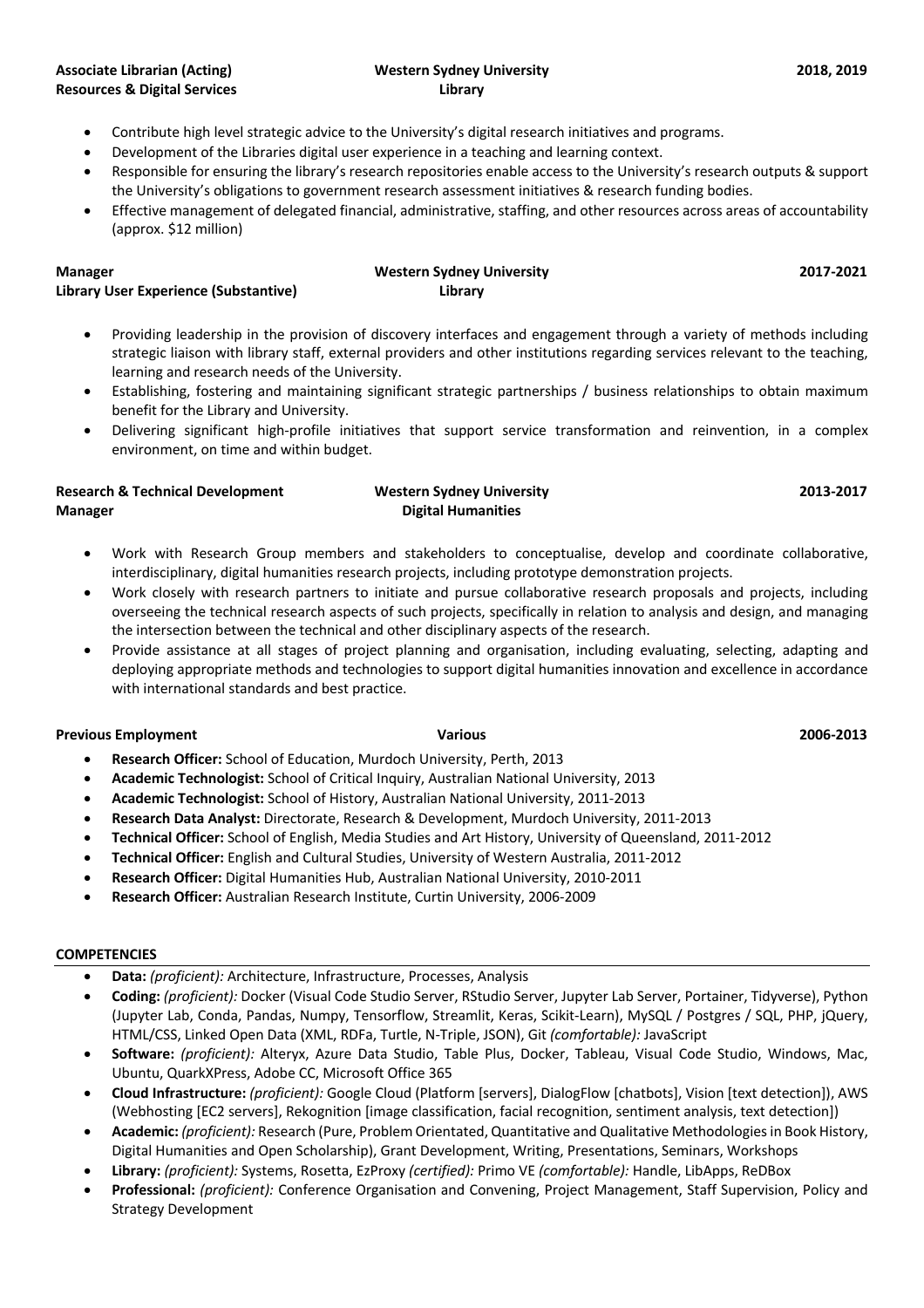#### **PROFESSIONAL ACTIVITIES**

- **Certified Professional**: Australian Computer Society, 2021- 2022
- **Expert Panel Member**: Australian Research Data Commons 'Public Sector Bridges' Program, 2020
- **Expert Panel Member**: National Intelligence and Security Discovery Research Grants (NISDRG), 2021
- **Advisor**: Implementing New Knowledge Environments (INKE), Canada, 2014-Current
- **Conference Convenor and Chair:** From First to Last: Texts, Books, Readers, Conference, Society for the History of Authorship, Reading and Publishing (SHARP), Western Sydney University, 2018
- **Member:** Executive Rankings Committee, Western Sydney University, 2017-Current
- **Visiting Professor in Digital Humanities:** Electronic Textual Cultures Lab, University of Victoria, Canada, 2016-2018
- **Founding Board Member:** The Anthem Press Book History and Print Culture Series, United Kingdom, 2015-Current
- **Conference Director:** Global Digital Humanities (ADHO), Western Sydney University, 2015
- **Director, Electronic Resources:** The Society for the History of Authorship, Reading and Publishing (SHARP), 2013-2019

#### **BOOKS**

- Ensor, J 2012, *Angus & Robertson and the British Trade in Australian Books, 1930-1970: The Getting of Bookselling Wisdom*, Anthem Press, London, Delhi and New York.
- Ensor, J & Polak, I & Van Der Merwe, P (eds) 2007, *Other Contact Zones*, Curtin University of Technology, Perth, 269pp.
- Murphy, F & Warner, E & Ensor, J (eds) 2000, *Writing Australia*, University of Queensland Press, St Lucia, 212pp.

#### **BOOK CHAPTERS**

- Burrows, S & Ensor, J 2018, 'Towards a Digital History of the Book', in S Burrows, *The French Book Trade in Enlightenment Europe II: Enlightenment Bestsellers*, Bloomsbury, London, pp. 175-180.
- Ensor, J 2010, 'Is a Picture Worth 10,175 Australian Novels?', in K Bode & R Dixon (eds), *Resourceful Reading: The New Empiricism, eResearch and Australian Literary Culture*, Sydney University Press, pp. 240-273.
- Nile, R & Ensor, J 2009, 'The Literary Novel and Australian Literary Cultures 1950-2008', in P Pierce (ed.), *Cambridge History of Australian Literature*, Cambridge University Press, Melbourne, pp. 517-548.

### **JOURNAL ARTICLES**

- Swirst, T & Hendery, R & Magee, L & Ensor, J & Sherman, J & Budge, K & Humphry, J 2022, 'Co-creating Public Library Futures: An Emergent Manifesto and Participatory Research Agenda', *Journal of the Australian Library and Information Association* 71.1, pp. 71-88.
- Okerea, K & Evans, G 2021, 'A Librarian's Perspective on Sci-Hub's Impact on Users and the Library [Interview with Dr Jason Ensor]', *The Serials Librarian: From the Printed Page to the Digital Age* 81.1, pp. 112-117.
- Arthur, P & Ensor, J & van Faassen, M & Hoekstra, R & Peters, N 2018, 'Migrating People, Migrating Data: Digital Approaches to Migrant Heritage', *Journal of the Japanese Association for Digital Humanities* 3.1, October 2018
- Burrows, S & Ensor, J & Henningsgaard, P & Hiribarren, V 2016, 'Mapping Print, Connecting Cultures', *Library & Information History* 32.4, July 2016.
- Robbins, S & Ensor, J 2016, 'Strategic Publishing Using Journal Finder', *Libraries, Technology and the Future, Proceedings of VALA 2016 Conference*.
- Maor, D & Ensor, J & Fraser, B 2016, 'Doctoral Supervision in Virtual Spaces: A Review of Research of Web-Based Tools to Develop Collaborative Supervision', *Higher Education Research & Development, Special Issue: New frontiers: exploring the space/s of higher education* 35.1, pp. 172-188.
- Ensor, J 2011, 'Angus & Robertson and the Case of the Bombshell Salesman', *Script & Print* 35.2, pp. 69-79.
- Ensor, J 2010, 'A Policy of Splendid Isolation: Angus & Robertson, George G Harrap and the politics of co-operation in the Australian book trade during the late 1930s', *Script & Print* 34.1, pp. 34-42.
- Ensor, J 2009, 'Still Waters Run Deep: Empirical Methods and the Migration Patterns of Regional Publishers' Authors and Titles within Australian Literature', *Antipodes*, December 2009, pp. 197-208.
- Ensor, J 2008, 'Reprints, International Markets and Local Literary Taste: New Empiricism and Australian Literature', *Journal of the Association for the Study of Australian Literature, Special Issue* 2008, pp. 198-218.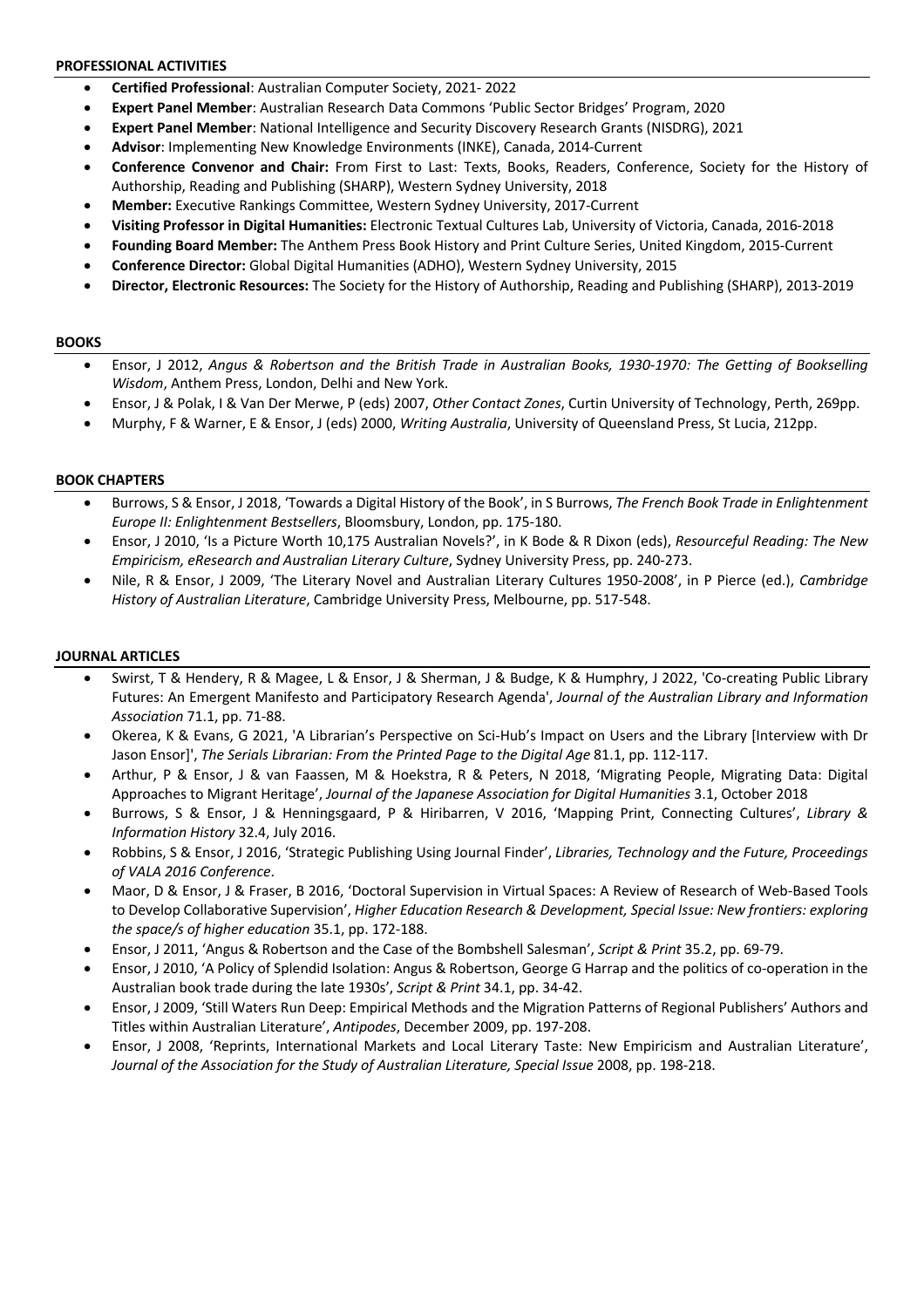#### **AWARDS**

- Australian Research Council Discovery International Award, Western Sydney University (2016)
- Local Area Achievement Award for Demonstrating Exemplary Performance and Exceeding Expectations, Western Sydney University (2015)
- Vice Chancellor's Excellence Award in Professional Service (Nominated), Western Sydney University (2014)
- Postgraduate Travel Award, Association for the Study of Australian Literature (2014)
- Australian Intellectual Cultures and WA Culture and History Award, Curtin University (2007–2010)
- Australian Postgraduate Research, Curtin University (2007–2009)
- Executive Director's Prize for Outstanding Achievement & Contribution, Woodford Folk Festival (2003)
- Queensland Government Information & Communications Technology Accreditation (2003–2006)

#### **GRANTS**

- Corpus Strategic Funding, Western Ventures and Innovation Pathways, Sustainable Innovation Technology Hub (as CI-1), 2019-2020, **AUD \$500,000**
- Australian National Data Service Major Open Data Collection Project (as CI-1), 2016-2018, **AUD \$190,000**
- Australian Research Council Discovery Project (DP160103488), 'Mapping Print, Charting Enlightenment' (as CI-2), 2016- 2017, **AUD \$459,606**
- Australian Research Council Discovery International Award (DIA), 2016-2017, **AUD \$15,432**
- Cultural Heritage Initiatives, Embassy of the Kingdom of the Netherlands, Department of Cultural Affairs and Public Diplomacy, Canberra (as CI-2), 2015, **AUD \$25,000**

#### **MEDIA**

- Ensor, J December 2015, 'Parallel imports and the Australian book trade', Interview, Radio Sydney 2SER 107.3FM.
- Ensor, J 2 December 2015, 'Read it and weep: the book trade needs more than parallel import restrictions', *The Conversation*, Melbourne.
- Ensor, J & Randall, A 14 August 2014, 'Research is a public good', Interview, Radio Adelaide 101.5FM.
- Ensor, J 11 August 2014, 'The benefits of research aren't just economic', *The Conversation*, Melbourne.
- Ensor, J 22 April 2014, 'University metrics keep academics in their ivory towers', *The Conversation*, Melbourne.

#### **SPEAKING ENGAGEMENTS**

- Ensor, J. "Linked Archives", Invited Speaker, Australian Society of Archivists Branch Meeting, University of Sydney Archives, 15 May 2019, Sydney, Australia.
- Ensor, J. "Linked Archives", Invited Speaker, ALIA Rare Books and Special Collections, State Library of New South Wales, 11 February 2019, Sydney, Australia.
- Franks, R. & Ensor, J. "Challenging the Canon: Collaboration, Digitisation and Education", ALIA Information Online 2019: Infinite Possibilities, 14 February 2019, Sydney, Australia.
- Ensor, J. "The Digital Humanities Imagination, or How to Think Beyond Showing Off Software Features?" Keynote, Beyond Open: Implementing Social Scholarship, Implementing New Knowledge Environments (INKE) Research Group, 10-11 January 2018, **Vancouver, Canada**.
- Ensor, J. "Collaboration: Research and Education", Invited Speaker, ACHRC Annual Meeting 2017 GLAMorous Humanities, Working with Collecting and Cultural Institutions, Australian National University, 30 November 2017, Canberra, Australia.
- Ensor, J. "Platforms and Techniques in Digital Research." Guest Lecturer, Researching Convergent Media (WSU Code 101962.1), Master of Convergent Media Unit, School of Humanities and Communication Arts, Western Sydney University, 6 September 2017, Sydney, Australia.
- Ensor, J. "In Data We Trust: Journalism in the Age of the Datalogical." Invited Speaker, Department of Media and Communications, University of Sydney, 8 August 2017, Sydney, Australia.
- Ensor, J. "Accidental Digital Humanities." Keynote, Research Bazaar, University of Technology Sydney, 5 July 2017, Sydney, Australia.
- Ensor, J. "Academic Publishing." Invited Speaker, Research Publishing Panel, Humanities and Communication Arts Postgraduate Conference, Western Sydney University, 23-24 June 2017, Parramatta, Australia.
- Ensor, J. "Deepening Histories of Place: Development Overview." Native American and Indigenous Studies Association Conference, University of British Columbia, 22-24 June 2017, **Vancouver, Canada**.
- Ensor, J. "Creating a Sustainable Ecosystem of DH Projects." Invited Speaker and Moderator, Digitising Enlightenment 2, Radboud University, 15-16 June 2017, **Nijmegen, The Netherlands**.
- Ensor, J. "Co-Creating Humanistic Knowledge through 'Digital Scholarly Editions'." Database Narrative Archive, the DNA of Journey to Horseshoe Bend Panel, Technologies of the Book Conference, University of Victoria, 9-12 June 2017, **Victoria, Canada**.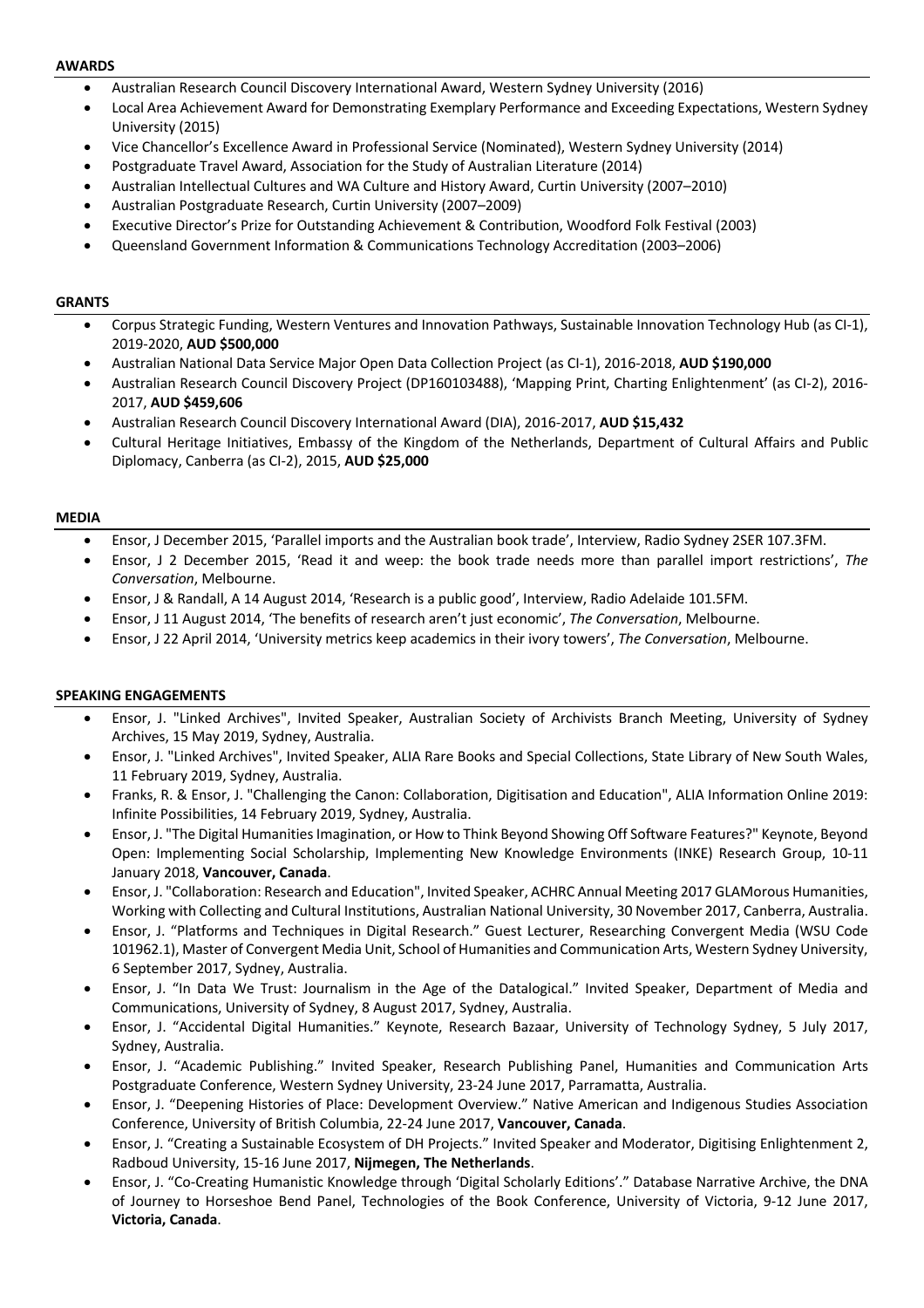- Ensor, J. "History Off the Books." Invited Speaker, Interactive HDR Workshop: Diverse Career Pathways for Academic Historians, National Biography Centre, Australian National University, 19 May 2017, Canberra, Australia.
- Hendery, R. & Ensor, J. "Digital Projects Workshop." School of Humanities and Communication Arts, Western Sydney University, 10 May 2017, Sydney, Australia.
- Hendery, R. & Cohen, H. & Ensor, J. "Digital Media in a Post-Truth Era." Invited Speakers. Around the World Conference Streaming Conference, University of Alberta, 4 May 2017, **Alberta, Canada**.
- Ensor, J. "Publisher with a Cause." Invited Speaker, Angus & Robertson Symposium, State Library of New South Wales, 10 April 2017, Sydney, Australia.
- Ensor, J. Invited Speaker, Digital Humanities Panel, Australian Library and Information Association (ALIA) Information Online Conference, 16 February 2017, Sydney, Australia.
- Ensor, J. Invited Speaker, Gale Cengage Sponsored Presentation on Digital Humanities Scholarship, Australian Library and Information Association (ALIA) Information Online Conference, 15 February 2017, Sydney, Australia.
- Ensor, J. "Deepening Scholarship: Re-calibrating Focus from Research as a Private Worry to Research as a Public Good." Invited Speaker, New Knowledge Models: Sustaining Partnerships to Transform Scholarly Production, Implementing New Knowledge Environments (INKE) Research Group, 9-12 January 2017, **Vancouver, Canada**.
- Hendery, R. & Ensor, J. & Siemens, R. & Siemens, L. "Digital Methods Intensive", School of Humanities and Communication Arts, Western Sydney University, 28 November – 2 December 2016, Sydney, Australia.
- Ensor, J. "Seeking (the) Enlightenment in Software." Invited Speaker, Division of Literatures, Cultures and Languages, Stanford University, 3 November 2016, **Stanford, California, United States of America**.
- Ensor, J. "Are you My History? Publishing in the Digital Age." Invited Speaker, Royal Australian Historical State Conference: Times They Are A'changing — History and Innovation, 22 October 2016, Wollongong, Australia.
- Ensor, J. "Cloudy with a Chance of Data." Guest Lecturer, Researching Convergent Media (UWS Code 101962.1), Master of Convergent Media Unit, School of Humanities and Communication Arts, 5 October 2016, Western Sydney University, Australia.
- Ensor, J. Keynote, "Are we in this together?" NIAS-Lorentz Workshop Migrant: Migrant (R)e-collections, Lorentz Center@Snellius, 26 August 2016, **Leiden, The Netherlands**.
- Ensor, J. Overall Moderator, NIAS-Lorentz Workshop Migrant: Migrant (R)e-collections, Lorentz Center@Snellius, 22-26 August 2016, **Leiden, The Netherlands**.
- Burrows, S., Ensor, J. & McDonough. "Digital Research on the History of the Global Book Trade: A Shared Universe Approach to Print Culture Studies." Invited Panel, School of Humanities and Social Science, Faculty of Education and Arts, University of Newcastle, 12 August 2016, Newcastle, Australia.
- Burrows, S. & Ensor, J. Workshop participation. "Integrating BSCO data in the FBTEE MEDIATE database problems and opportunities", Experts Meeting: MEDIATE project, Radboud University, 25 July 2016, **Nijmegen, The Netherlands**.
- Burrows, S. & Ensor, J. "Introducing FBTEE-3.0." Experts Meeting: MEDIATE project, Radboud University, 25 July 2016, **Nijmegen, The Netherlands**.
- Ensor, J. "Something Borrowed, Something New: The Adventures of Connecting Bookish Datasets." Languages of the Book Conference, 18-21 July 2016, Bibliothèque nationale de France (BnF), **Paris, France**.
- Ensor, J. "Novel Challenges: Batting Between Two Databases of French Prose Fiction." Invited Speaker, Western Sydney University: The Twentieth George Rudé Seminar in French History and Civilisation, 15 July 2016, Sydney, Australia.
- Ensor, J. "Global Book Trade Research: A Shared Universe Approach to Print Culture Studies." Invited Speaker, Western Sydney University: Digitising Enlightenment Symposium, 12 July 2016, Sydney, Australia.
- Ensor, J. & McDonough, K. "MMF 2.0 … Bibliographie du genre Romanesque français: 1751-1800" Invited Speaker, Western Sydney University: Digitising Enlightenment Symposium, 12 July 2016, Sydney, Australia.
- Burrows, S. & Ensor, J. "The Hidden Life of Data: Bridge-Building Across Cultural Spaces." Keynotes, Gale-Cengage Learning / University of Sydney Forum: The Digital Humanities and the Role of the Library, 29 June 2016, Sydney, Australia.
- Robbins, S. & Ensor, J. "Strategic Publishing Using Journal Finder." VALA 2016: Libraries, Technology and the Future, 10 February 2016, Melbourne, Australia.
- Ensor, J. & Barnet, B. "A Prototype for Using Xanadu Transclusive Relationships in Academic Texts." New Knowledge Models: Sustaining Partnerships to Transform Scholarly Production, Implementing New Knowledge Environments (INKE) Research Group, 19-20 January 2016, **Whistler, BC, Canada**.
- Ensor, J. "Byala: Talking Gallery." Invited Speaker, Research Creation Day 2, Lewers Gallery, 10 December 2015, Penrith, Australia.
- Ensor, J. "The Journey to a Digital Scholarly Edition." Invited Speaker, Journey to Horseshoe Bend Symposium, State Library of New South Wales, 30 October 2015, Sydney, Australia.
- Ensor, J. "Research Problems and Digital Approaches." Guest Lecturer, 7 October 2015, Researching Convergent Media (UWS Code 101962.1), Master of Convergent Media Unit, School of Humanities and Communication Arts, Western Sydney University, Australia.
- Ensor, J. (with Dan Edelstein, Keith Baker, Robert Morrissey, Nicole Coleman, Simon Burrows & Glenn Roe), "Digital Humanities Panel." Invited Speaker, ISECS (International Congress for Eighteenth-Century Studies) Congress 2015: Opening Markets, Trade and Commerce in the Age of Enlightenment, 28 July 2015, **Rotterdam, The Netherlands**.